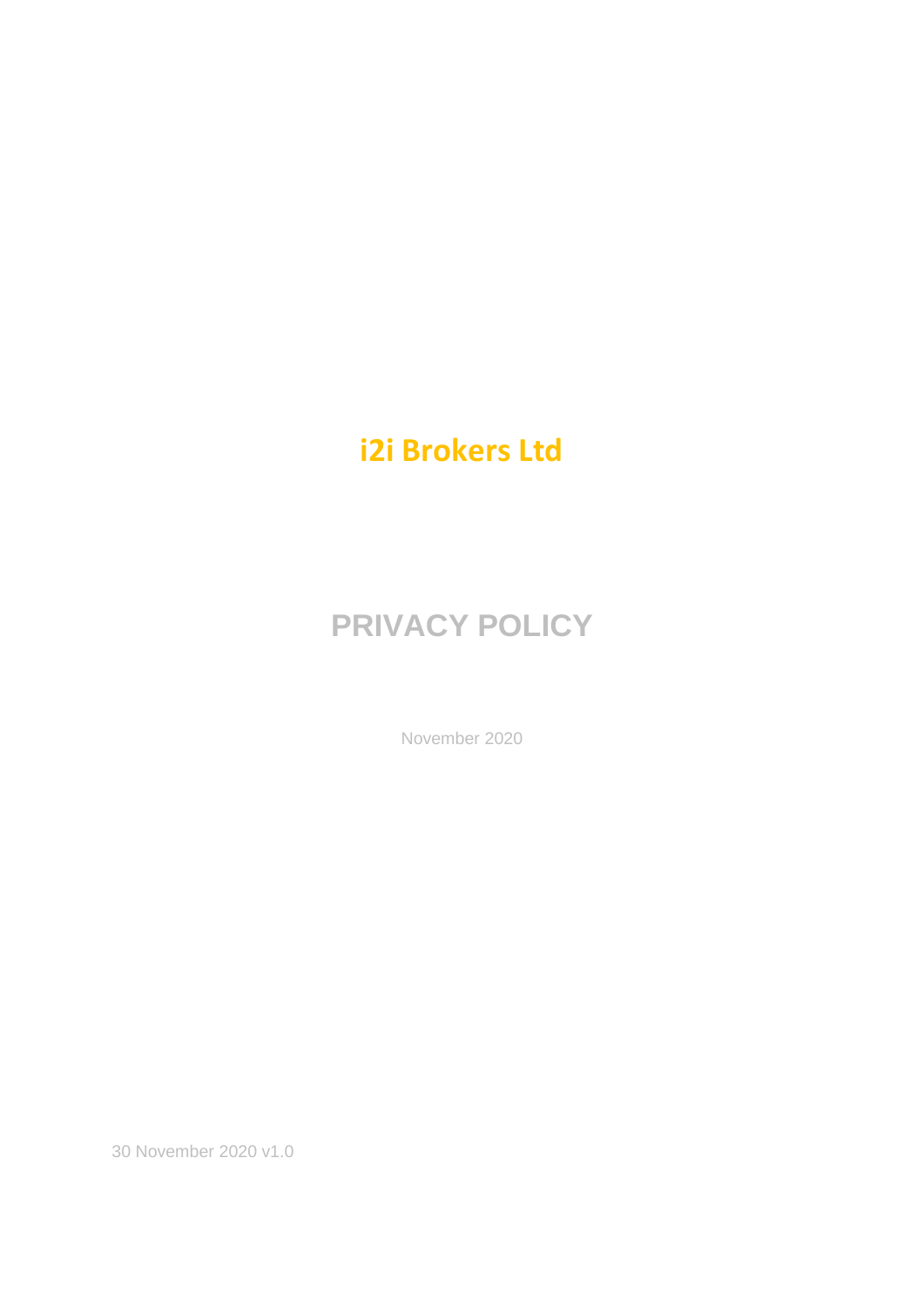# **PRIVACY POLICY**

# **In this Privacy Policy, 'we', 'us' and 'our' means i2i Brokers Ltd**

We respect the privacy of your personal information. This Privacy Policy sets out how we collect, store, use and disclose your personal information, which we do in accordance with the Privacy Act 2020.

#### **What personal information we collect**

In New Zealand, under the Privacy Act 2020, "personal information" means information about an identifiable individual. We collect certain types of personal information about you, including:

- information in relation to the application for, provision and administration of insurance, such as your contact details, date of birth, employment details, health information, details of previous insurances and past insurance claims and criminal records;
- financial, billing and invoicing information;
- if you visit our website, we will collect personal information that you submit, such as via online forms; and
- any other personal information you otherwise provide to us.

If you do not provide us with the information that we need, we or any of our third party service providers may not be able to provide you with products or services.

# **How we collect your personal information**

We may collect personal information in a number of ways, including:

- directly from you via our website, telephone, in writing or email; and/or
- indirectly from third parties, if necessary. For example, your employer, referees, insurers, premium funders and other third party service providers or publicly from available sources.

You authorise us to contact such third parties for the purposes of providing you with the information or services that you have requested.

# **Our purposes for using and disclosing your personal information**

We use and disclose your personal information for the purposes of providing our services to you and related purposes. Such purposes include:

- assessing and managing your insurance application and policy;
- managing and processing payments;
- communicating with you about our products and services;
- conducting market or customer research;
- administering claims;
- developing, establishing and administering alliances and other arrangements with other organisations in relation to the promotion, administration and use of our services;
- telling you about our other service offerings which we believe may be relevant (if you have requested to receive this);
- statutory or regulatory reporting;
- internal or external audit; and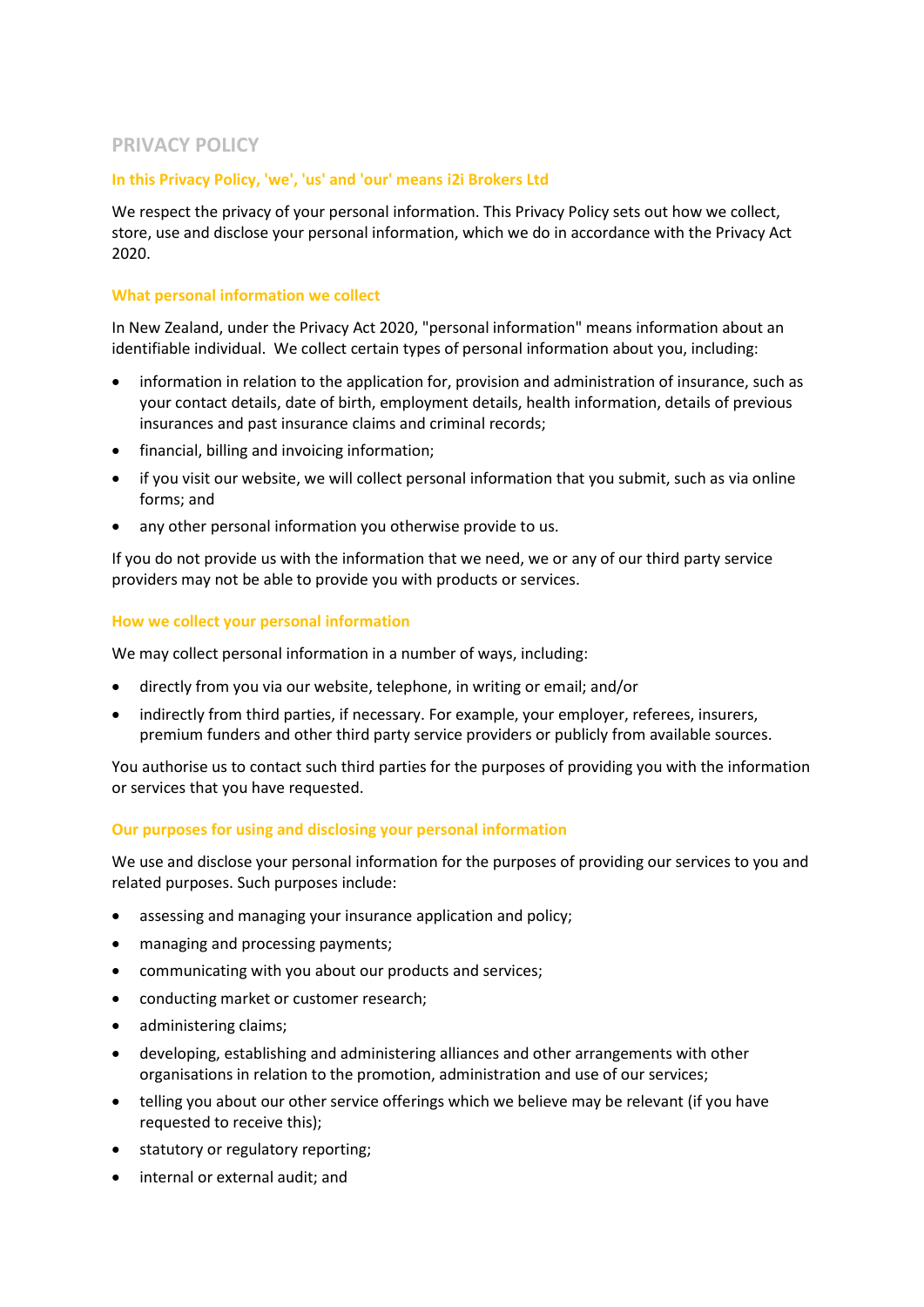any other purpose notified to you at the time your personal information is collected.

# **Disclosure of your personal information**

We will disclose your personal information to:

- insurers, reinsurers, other insurance intermediaries, insurance reference bureaus and industry bodies;
- assessors appointed by insurers to assess or investigate your claims;
- others named on your policy as co-insureds;
- service providers engaged to provide services to you in relation to your insurance (such as providing repairs);
- third parties who help manage our business and provide our services, including our third party service providers, such as payment system operators, IT suppliers, lawyers, accountants, other advisers and financial institutions;
- any other entities notified to you at the time of collection; and
- courts, law enforcement, regulators and other government agencies to comply with all applicable laws, regulations and rules
- PSC Connect NZ Ltd as our Financial Advice Provider Licence Holder.

Other than when required or permitted by law, as specified in this Privacy Policy or where you have provided your consent, we will not disclose your personal information.

Nothing in this Privacy Policy prevents us from using and disclosing to others de-personalised aggregated data.

# **Transfer of personal information overseas**

We may disclose your personal information to third party service providers and/or insurers who may process your personal information either on our behalf or otherwise for one or more of the abovestated purposes.

Some of the third party service providers to whom we disclose personal information are located in countries outside New Zealand, such as (including but not limited to) Australia, United Kingdom, United States of America, India, Singapore, Malaysia, Philippines and Vietnam). In this regard, unless exempted by the Privacy Act 2020, we would have sought your express authorisation to do so prior to the transfer of your personal information overseas. Overseas disclosure of your personal information will only be made for one or more of the purposes specified in this Privacy Policy.

We will take appropriate steps ensure that transfers of personal information are in accordance with applicable law and carefully managed to protect your privacy rights, such as by ensuring disclosures are limited to recipients who are subject to privacy laws which are recognised as providing a comparable level of legal protection as the Privacy Act 2020 or where we can be satisfied that alternative arrangement are in place to protect your privacy rights.

# **Your obligations when you provide personal information of others**

You must not provide us with personal information of any other individual unless you have the express authorisation of that individual to do so. If you do provide us with such information about another individual, before doing so you: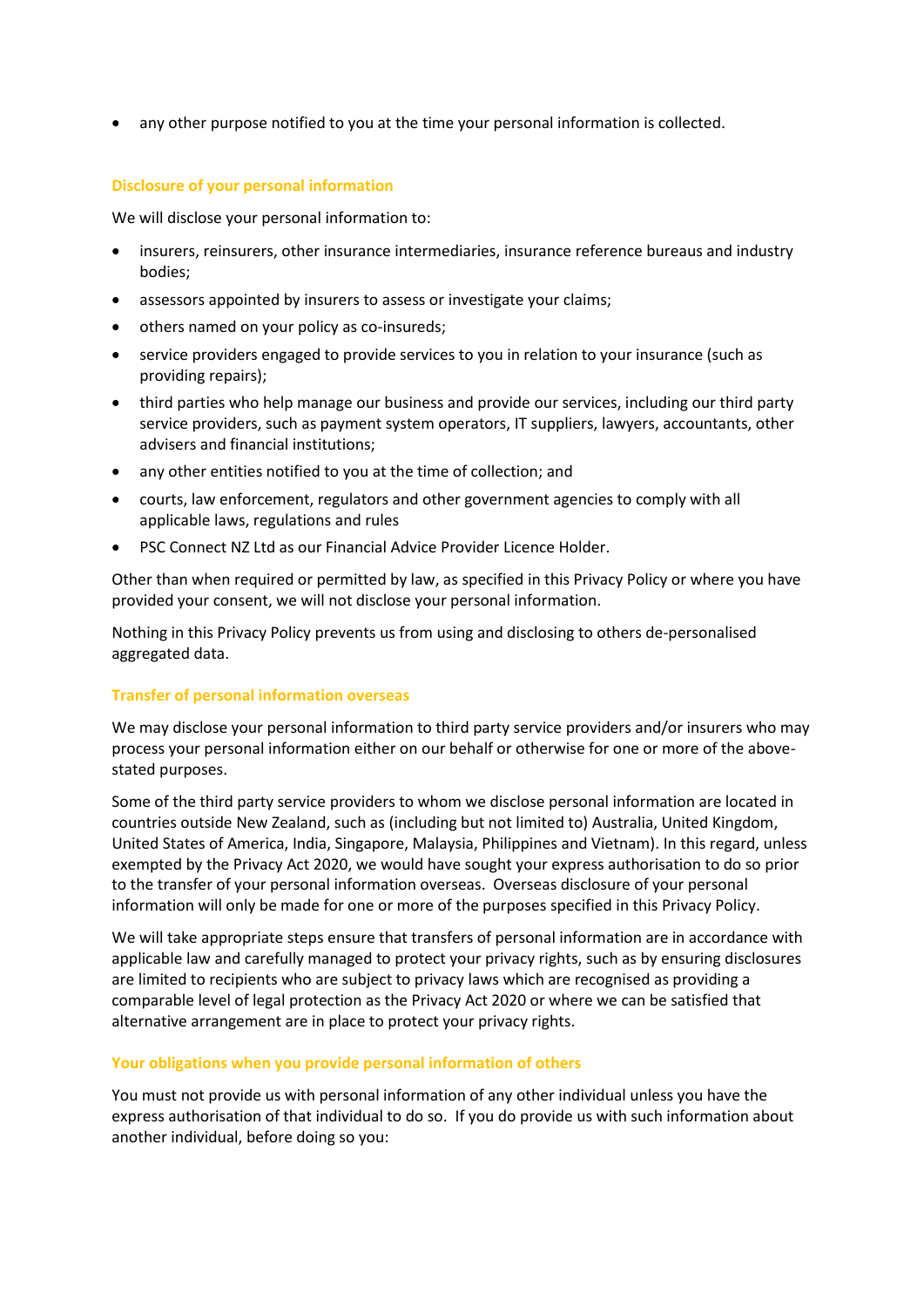- must tell that individual that you will be providing their information to us and that we will handle their information in accordance with this Privacy Policy;
- must provide that individual with a copy of (or refer them to) this Privacy Policy; and
- warrant that you have that individual's consent to provide their information to us.

If you have not done this, you must tell us before you provide any third party information.

#### **Your obligations when we provide you with personal information**

If we give you, or provide you access to, the personal information of any other person, you must only use it:

- for the purposes we have agreed to; and
- in compliance with applicable privacy laws (including the Privacy Act 2020) and this Privacy Policy.

You must also ensure that your agents, advisers, employees and contractors meet the above requirements.

#### **Accuracy, access and correction of your personal information**

We take reasonable steps to ensure that your personal information is accurate, complete and up-todate whenever we collect, use or disclose it. However, we also rely on you to advise us of any changes to your personal information.

Please contact us using our contact details below as soon as possible if there are any changes to your personal information or if you believe the personal information we hold about you is not accurate, complete or up-to-date.

You can make a request to access your personal information or to have it corrected by contacting us using the contact details below. If you make an access request, we will provide you with access to the personal information we hold about you unless otherwise required or permitted by law. We will notify you of the basis for any denial of access to your personal information. We may charge a fee where permitted by law.

#### **Security of your personal information**

We take reasonable steps to protect any personal information that we hold from misuse, interference and loss, and from unauthorised access, alteration and disclosure. However, data protection measures are never completely secure and, despite the measures we have put in place, we cannot guarantee the security of your personal information. You must take care to ensure you protect your personal information. You should notify us as soon as possible if you become aware of any security breaches. Where required by law, we will notify you of any notifiable privacy breach concerning your personal information.

#### **Updates of Privacy Policy**

We reserve the right to amend our Privacy Policy from time to time to ensure we properly manage and process your personal data.

#### **How to make a complaint**

If you wish to make a complaint about a breach of this Privacy Policy or any breach of applicable privacy laws, you can contact us using the contact details below. You will need to provide us with